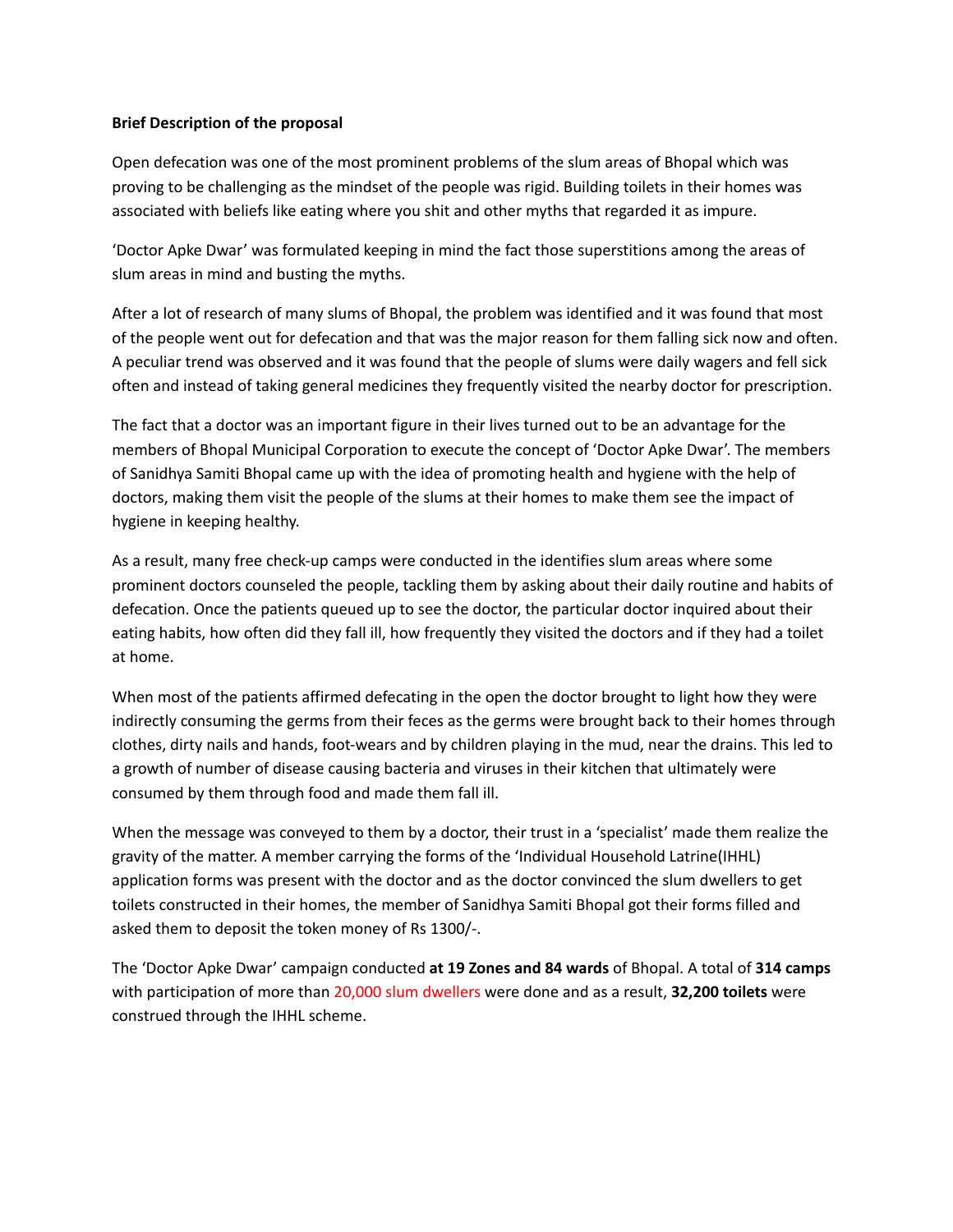## **Context of implementation**

The problem that affects almost 70% of slum dwellers, around 10 % of total population(around 23,000 people) of Bhopal residing in **388 slums of the city** area is a challenging one. Changing the mindset of so many people in one go is not an easy task. This was one of the reasons why 'Doctor Apke Dwar' was conceived in the first place.

Since most of the people living in slums are uneducated and do not know the relation between health and hygiene, the first step was to make them aware of it and initiate a change in attitude towards open defecation and encourage them to build toilets at homes with the help of the IHHL scheme.

The problem was addressed with the help of doctors and finally when the people were convinced, they were made to fill the IHHL application with the minimum amount of token money. After conducting a number of camps 32,000 toilets were built in the slums of Bhopal and the number, with the number getting higher with each count.

After conducting a number of surveys and spreading awareness among the people and construction of toilets in houses of slum-dwellers, the campaign of Doctor Apke Dwar expanded to include - women safety and sanitation (WSS) and Menstrual hygiene management (MHM) to promote sanitation during mensuration among women.

It has been found in may surveys conducted in the country that many cases of harassment and rapes occurred during the time a woman went out in a secluded area to relieve herself during dawn or dusk. Keeping in mind the increasing number of crimes against women, it became an important aspect to stop open defecation.

Women in the slums have no idea about the how and why of mensuration and instead of looking at it as a biological process, they relate it to impurity and religious biases towards bleeding girls makes the situation more complicated.

Doctor Apke Dwar was expanded to cater to the needs of the women dwelling in slums to educate them about their bodies and bust the myths related to mensuration. Lady doctors were called in to take session with girl students of government schools and their mothers, hence educating two generations at the same time.

Gynecologists explained the process of puberty and hormonal changes in the body that lead to mensuration and how it was a sign of a healthy female body. They busted the orthodox myths for mothers and daughters alike. Along with clearing their doubts they also gave them advice to eat healthy and maintain proper hygiene during the three days of the menstrual cycle, keep their private parts clean, change pads and dispose them off away from their homes to prevent the growth of bacteria.

Construction of toilets with proper supply of clean water has helped many such women to lead better lives with the help of Doctor Apke Dwar campaign.